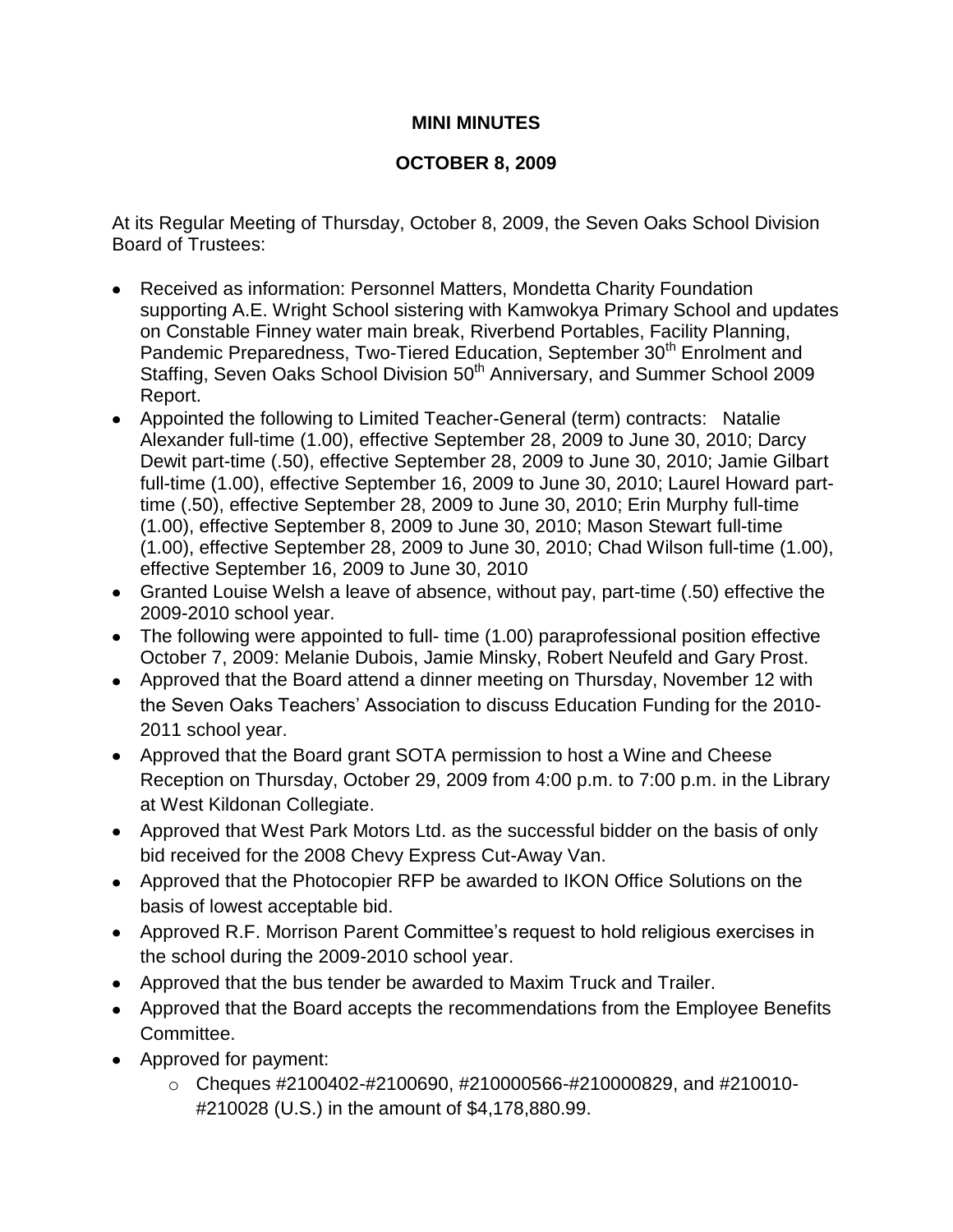- o Certificate of Payment No. 3 for the ESOMS Ventilation System Upgrade in the amount of \$152,085.57 be paid to East Side Ventilation.
- o 7-1/2% Statutory Holdback on Certificate of Payment No. 3 for the ÉSOMS Ventilation System Upgrade in the amount of \$11,228.03 be paid to the SOSD/East Side 411 ÉSOMS Ventilation account.
- o Invoice No. 7222 for the Garden City Collegiate Link in the amount of \$9,838.50 be paid to Number Ten Architectural Group.
- o Invoice No. 7223 for Renovations at Edmund Partridge Community School in the amount of \$2,872.88 be paid to Number Ten Architectural Group.
- o Certificate of Payment No. 4 for Garden City Collegiate West Roof Replacement/Reinforcement Phase 2 in the amount of \$514,807.98 be paid to Regent Construction Inc.
- o 7-1/2% Statutory Holdback on Certificate of Payment No. 4 for Garden City Collegiate West Roof Replacement/Reinforcement Phase 2 in the amount of \$39,753.51 be paid to SOSD/Regent Const-GCCI West Roof Reinforcement Phase 2 account.
- o Certificate of Payment No. 9 for Renovations at Edmund Partridge Community School in the amount of \$286,835.55 be paid to Westland Construction.
- o 7-1/2% Statutory Holdback on Certificate of Payment No. 9 for Renovations at Edmund Partridge Community School in the amount of \$22,149.46 be paid to SOSD/Westland Const-EP Renovation 410 account.
- o Certificate of Payment No. 13 for Garden City Collegiate Link & Renovations in the amount of \$536,952.16 be paid to Westland Construction.
- o 7-1/2% Statutory Holdback on Certificate of Payment No. 13 for Garden City Collegiate Link & Renovations in the amount of \$41,463.49 be paid to SOSD/Westland Construction GCCI Link account.
- Received reports on:
	- o Sustainable Development, Hecla Island, October 4-7, 2009 and What Would It Take? Forum, October 1 & 2, Winnipeg.
- Received as Information:
	- o Manitoba News Release, September 21, 2009: Province proclaims legislation to strengthen protection for students with life-threatening allergies.
	- o Krista Boulanger, Team Manager, Seven Oaks, Manitoba Family Services & Housing: Welcoming Kim Bailey as new permanent Seven Oaks Community Facilitator.
	- o Ron Lemieux, Minister of Infrastructure and Transportation: Letter to Hugh Coburn regarding Government of Manitoba's Cell Phone Bill (Bill 5) and the use of hand-held radios by school bus drivers.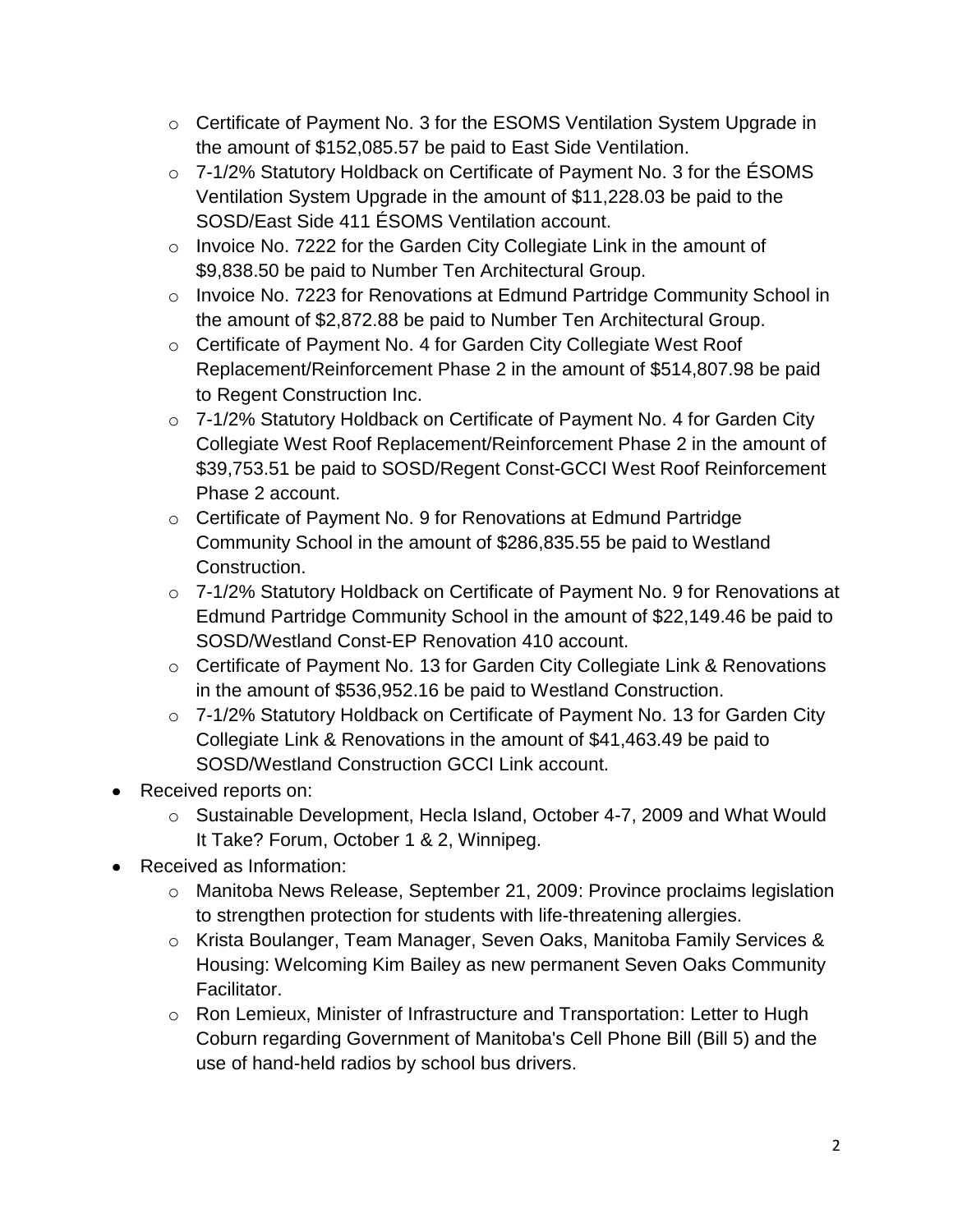- o Hugh Coburn, President, MSBA: Letter to Honourable Peter Bjornson regarding amendments to the Public Schools Act to enable certain divisions to elect school trustees on an at-large basis.
- o CSBA Info Picks September 21, 2009.
- o News Release: Treaty Relations Commission of Manitoba launches Learning Centre for Treaty Education and Awareness.
- o Winnipeg School Division News Release: The Ken Spencer Award for Innovation in Teaching and Learning: Ideas transform learning - Children of the Earth High School.
- o Winnipeg School Division News Release: Trustee Jackie Sneesby elected Chair and Trustee Sonia Prevost-Derbecker elected Vice-Chair for the 2009- 2010 school year.
- o Pembina Trails School Division: Trustee Karen Velthuys elected Chair and Trustee Dianne Zuk elected Co-Chair for the 2009-2010 school year.
- o Article: Surviving Board Transitions.
- o CEA Research Findings for Parents: What Does Research Say About Homework?
- o Article from Education Law Reporter.
- o Briefing Notes H1N1 Business Community Meeting: Briefing Notes compiled by MASBO at a government business community meeting regarding the H1N1 flu held on September 16, 2009.
- o Manitoba School Boards Association Salary Bulletin: Hanover School Division and The Christian Labour Association of Canada Education, Service and Health Care Local 306 - Ratified Agreement.
- o Manitoba School Boards Association Labour Relations: CPI, Unemployment Rate, Regional Trends Update for September 2009.
- o Metro School Division Purchasing Meeting: Metro School Division Purchasing Committee Meeting: Agenda for September 18, 2009 and Minutes from December 5, 2008 meeting.
- o MAST Pension Trustees Meeting Minutes: Minutes from the Pension Trustees Annual Meeting on April 23, 2009.
- o Manitoba School Boards Association At-large Elections: Email received from Heather Demetrioff, Associate Director, Manitoba School Boards Association regarding Bill 37, The Public Schools Amendment Act (Limited at large elections of trustees).
- o M.D. Stasiuk, KPMG Auditors: Letter from M.D. Stasiuk, CA Partner, KPMG dated September 23, 2009 acknowledging KPMG's appointment as auditors for 2009-2010 school year.
- o Honourable Peter Bjornson, Minister of Education, Citizenship and Youth: Bill 232 - Anaphylaxis Policies.